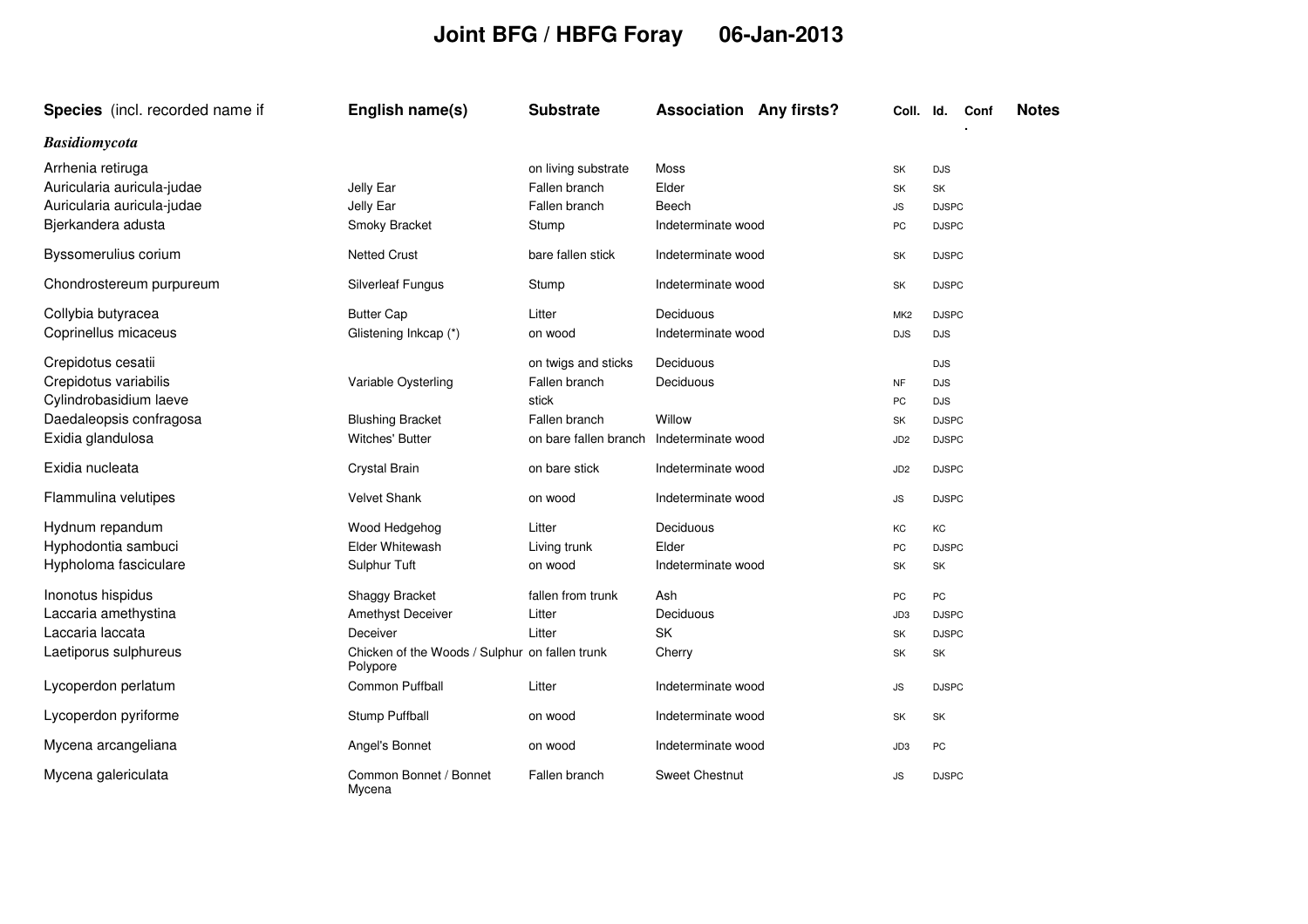| Mycena vitilis         | <b>Snapping Bonnet</b>                              | Litter                | Deciduous                          | <b>DJS</b>                   | PC                            |  |
|------------------------|-----------------------------------------------------|-----------------------|------------------------------------|------------------------------|-------------------------------|--|
| Panellus serotinus     | Olive Oysterling                                    | Fallen branch         | Indeterminate wood                 |                              | <b>DJSPC</b>                  |  |
| Panellus stipticus     | <b>Bitter Oysterling</b>                            | Stump                 | Indeterminate wood                 | PC4                          | <b>DJSPC</b>                  |  |
|                        |                                                     |                       |                                    |                              |                               |  |
| Phlebia tremellosa     | Jelly Rot                                           | Fallen branch         | Beech                              | JD <sub>2</sub>              | <b>DJSPC</b>                  |  |
| Phlebiella sulphurea   | <b>Yellow Cobweb</b>                                | rotting stump         | Indeterminate wood                 | PC                           | PC                            |  |
| Postia subcaesia       | <b>Blueing Bracket</b>                              | Fallen branch         | Deciduous                          | <b>DJS</b>                   | <b>DJSPC</b>                  |  |
| Russula ochroleuca     | Ochre Brittlegill / Common<br><b>Yellow Russula</b> | Under tree            | Mixed deciduous<br>trees           |                              | SK                            |  |
| Schizopora paradoxa    | <b>Split Porecrust</b>                              | Fallen branch         | Indeterminate wood                 | JS                           | <b>DJSPC</b>                  |  |
| Scleroderma citrinum   | Common Earthball                                    | Soil, litter          | Deciduous                          | <b>RNB</b>                   | <b>DJSPC</b>                  |  |
| Stereum hirsutum       | Hairy Curtain Crust                                 | root                  | Oak                                |                              | <b>DJSPC</b>                  |  |
| Stereum sanguinolentum | <b>Bleeding Conifer Crust</b>                       | ends of felled trunks | Larch                              |                              | <b>DJSPC</b>                  |  |
| Stereum subtomentosum  | Yellowing Curtain Crust                             | Fallen branch         | Indeterminate wood                 |                              | <b>DJSPC</b>                  |  |
| Trametes versicolor    | Turkeytail                                          | sawn end of trunk     | Larch                              | PC                           | PC                            |  |
| Trametes versicolor    | Turkeytail                                          | on dead trunk         | Cherry                             | $\mathsf{JS}\hspace{0.04cm}$ | <b>DJSPC</b>                  |  |
| Tremella foliacea      | Leafy Brain                                         | felled trunk          | Larch                              | PC                           | <b>DJSPC</b>                  |  |
| Tubaria furfuracea     |                                                     | Litter                | Deciduous                          |                              | <b>DJSPC</b>                  |  |
| Ascomycota             |                                                     |                       |                                    |                              |                               |  |
| Ascocoryne cylichnium  |                                                     | bare stump            | Deciduous                          | PC                           | JD <sub>2</sub>               |  |
| Bisporella citrina     | Lemon Disco                                         | Fallen branch         | Indeterminate wood                 | <b>JS</b>                    | MK <sub>2</sub><br><b>DJS</b> |  |
| Calloria neglecta      |                                                     | Dead stem             | Nettle                             | PC                           | PC                            |  |
| Daldinia concentrica   | King Alfred's Cakes / Cramp<br><b>Balls</b>         | Fallen branch         | Ash                                | KC                           | KC                            |  |
| Hypoxylon fragiforme   | Beech Woodwart                                      | Fallen branch         | Beech                              | PC                           | <b>DJSPC</b>                  |  |
| Hypoxylon multiforme   | <b>Birch Woodwart</b>                               | Fallen branch         | <b>Birch</b>                       | PC                           | <b>DJSPC</b>                  |  |
| Hypoxylon petriniae    |                                                     | fallen bare stick     | Ash<br>First county record         | JD3                          | <b>DJSPC</b>                  |  |
| Leptosphaeria acuta    | Nettle Rash                                         | Dead stem             | Nettle                             | PC                           | PC                            |  |
| Nectria cinnabarina    | Coral Spot                                          | stick                 | Indeterminate wood                 | JD <sub>2</sub>              | JD2                           |  |
| Rhytisma acerinum      | Sycamore Tarspot                                    | Fallen leaf           | Sycamore                           | <b>NF</b>                    | <b>DJSPC</b>                  |  |
| Trochila ilicina       | <b>Holly Speckle</b>                                | dead leaf             | Holly                              | <b>NF</b>                    | <b>DJSPC</b>                  |  |
| Trochila laurocerasi   |                                                     | Fallen leaf           | First site record<br>cherry laurel | <b>NF</b>                    | <b>NF</b>                     |  |
| Xylaria carpophila     | <b>Beechmast Candlesnuff</b>                        | mast under tree       | Beech                              | PC                           | PC                            |  |
| Xylaria hypoxylon      | <b>Candlesnuff Fungus</b>                           | Stump                 | Indeterminate wood                 | <b>NF</b>                    | <b>DJSPC</b>                  |  |